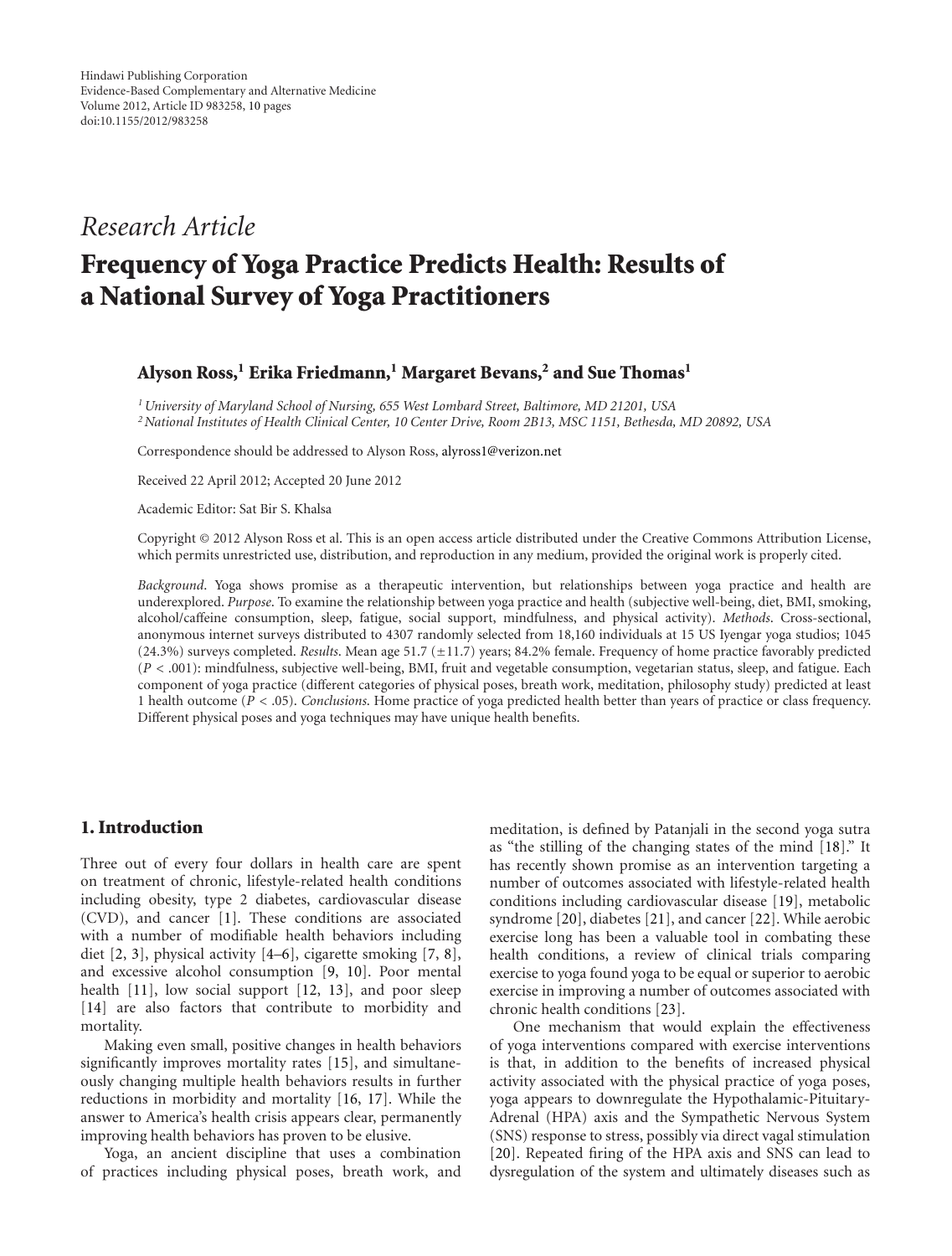obesity, diabetes, autoimmune disorders, depression, substance abuse, and cardiovascular disease [24, 25]. Numerous studies have shown yoga to have an immediate download effect on both the SNS/HPA axis response to stress by decreasing cortisol [26, 27] and blood glucose [28, 29], as well as norepinephrine and epinephrine levels [30]. Yoga significantly decreases heart rate, systolic and diastolic blood pressure [30–32], and inflammation [33], and yoga increases levels of Immunoglobulin A [34] and Natural Killer Cells [35]. In addition to the immediate SNS and HPA-axis effects, yoga improves outcomes associated with chronic SNS/HPAaxis activation: blood cholesterol [36–38]; body composition including: BMI [39], body weight [36, 37, 40], and waist circumference [29]; fatigue [41, 42]; and sleep in healthy and diseased populations [43].

While this evidence is promising, the relationship between yoga practice and positive changes in health behaviors remains unclear. Only three studies were found examining relationships between yoga practice and aspects of health in individuals who practice yoga [40, 44, 45]. These studies contributed valuable evidence that there may be a favorable relationship between regular yoga practice and BMI [44, 45], diet [45], and weight maintenance [40]. However, these studies looked only at yoga practice in general and did not examine the relative contributions of the different aspects of yoga practice.

This also appears to be the case in many clinical trials involving yoga, as studies frequently focus either exclusively on interventions using only physical poses or breath work, or they utilize a combination of different aspects of yoga practice (including vigorous physical poses, gentle restorative poses, breath work, and meditation) without examining the relative contributions of the individual aspects. This creates two problems when interpreting the results. First, when yoga is taught according to classical texts such as the Yoga Sutras [18], it consists of eight components; only one of the eight components focuses on the physical practice of poses. The remaining components consist of breath work, control of the mind and senses, meditation, and ethical practices that guide one's behaviors such as how to interact with others and how to treat oneself [18]. A second reason for examining the relative contributions of the different aspects of yoga practice is that the different physical poses (standing poses, vigorous poses such as arm balances and back bends, inversions such as head stand and should stand) and yoga practices such as breath work and meditation are believed to have different physiological and psychological effects [46]. No studies were found in peer-reviewed journals that examine the relative contributions of the various aspects of yoga. Therefore, the clinical value of the individual components remains unclear.

The objective of this study is to better understand the interrelationship between yoga practice and health. Specifically, the study addressed the contributions of yoga practice in general (years of practice, classes per month, and/or days per month of home practice) and practice of specific components of yoga practice (physical poses, breath work, meditation, and/or philosophy study) to these aspects of health. It is important to study the unique contributions

of the individual components of yoga practice because some aspects of yoga practice may be more effective than others in improving specific health outcomes such as body weight, sleep, and mental health.

#### 2. Methods

The study utilized a cross-sectional design with an anonymous online survey to examine yoga practice and its relationship to aspects of health including physical activity, fruit and vegetable consumption, sleep disturbance, fatigue, social support, mindfulness, and subjective well-being.

*2.1. Participants and Randomization.* Approval for the study was obtained from the Institutional Review Board at the University of Maryland, Baltimore. Individuals included (1) were at least 18 years of age, (2) practiced yoga (either taking classes or practicing at home) at least weekly for a minimum of two months within the past 6 months, and (3) had Internet access and ability to complete an online survey. The length and amount of yoga practice required to be included in the study was chosen based upon the expert opinion of Senior Iyengar yoga instructors as to the minimum required to be considered an individual who practices yoga.

The researchers worked with the Iyengar Yoga National Association U.S. (IYNAUS) in selecting study participants. Iyengar yoga studios were chosen because they have (1) a large national organization (representing over 900 teachers and 100+ studios) and (2) strict standardization of teaching that would likely contribute to consistent instruction.

There are over 900 certified Iyengar Yoga Teachers within IYNAUS, representing over 100 yoga studios. The investigators worked with IYNAUS to target studios in the major geographic regions (Northeast, Southeast, Midwest, Southwest, and West), taking steps to ensure all the regions were represented in proportion to the number and size of studios in their region. Based on an a priori power analysis, 15 studios with e-mail list serves of 18,160 were selected to participate in the survey. Random sampling software (SPSS version 19) was used to draw a random sample (approximately 25%) of e-mail addresses from each studio. Using this sampling strategy, 4307 potential subjects were randomly selected from the 15 yoga studios to receive a secure link to the survey, which was sent by the studio owners. Of the 1164 individuals (27%) who responded to the survey, 1045 (89.8%) completed the survey in its entirety and met inclusion criteria. Data were collected from June to September of 2011.

*2.2. Measurement.* Following strategies suggested by Dillman et al. [47] to develop and implement the survey, the researchers used SurveyMonkey to create a 65-item questionnaire that asked detailed questions about yoga practice and health. Health outcomes were aspects of health that are associated with increased risk of morbidity and mortality. The survey utilized preexisting measures except for demographic characteristics, descriptors of yoga practice,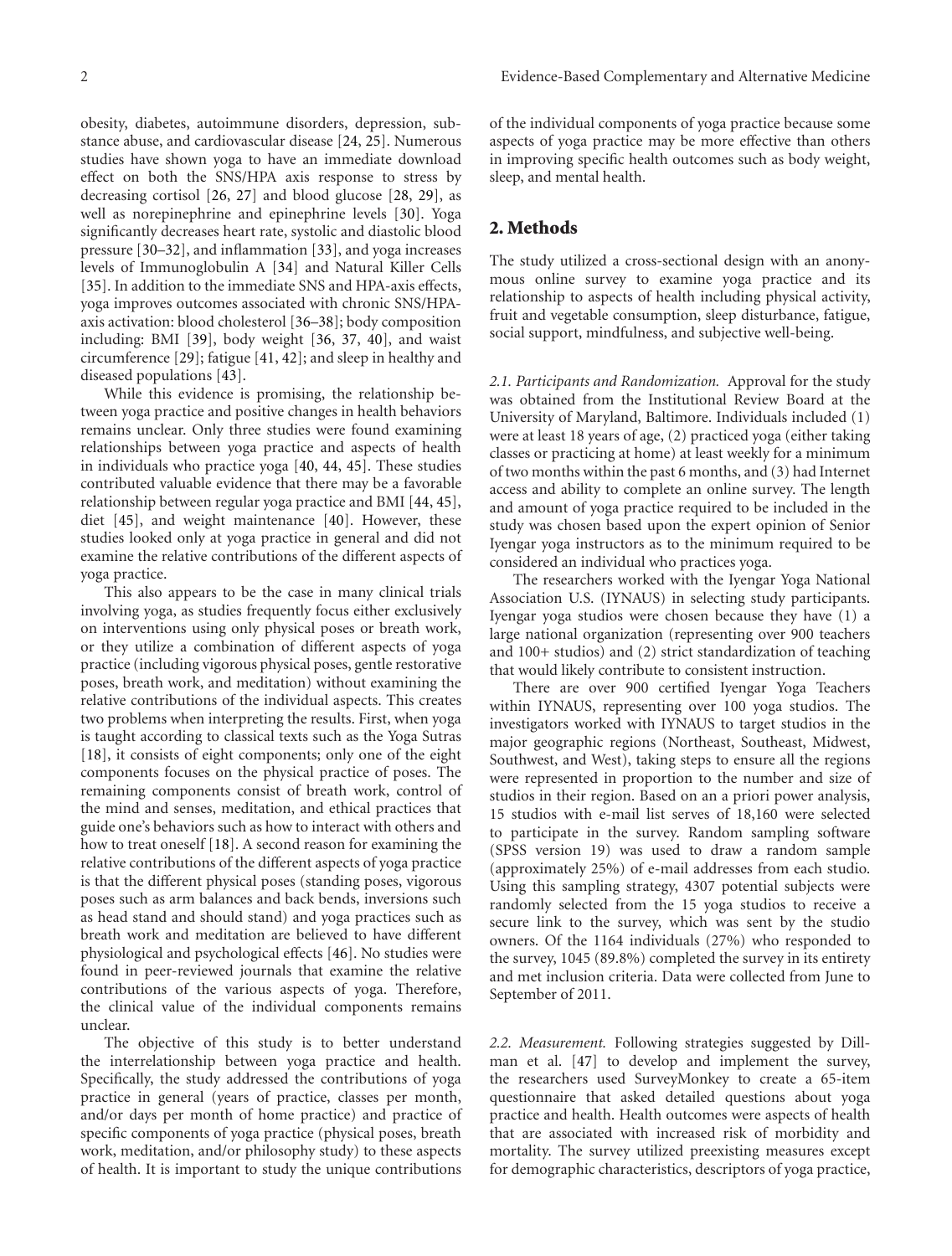Evidence-Based Complementary and Alternative Medicine 3

and a few individual health items including smoking, alcohol consumption, and vegetarian status.

*2.2.1. Yoga Practice.* Questions regarding yoga practice were divided into questions about general yoga practice (years of practice and frequency of home practice and yoga classes) and specific components of yoga practice (physical poses, breath work, meditation, and philosophy study). Physical poses were divided into four categories: standing poses; vigorous poses such as sun salutations, backbends, and arm balances; inversions such as head and shoulder stands; gentle and/or restorative poses. Frequency of physical poses was defined as days per month of practice at home and in class, with the exception of gentle poses, which was defined as ≤30 or *>*30 minutes per week. Frequency of breath work and meditation were defined as ≤ or *>* once per week. The study of yogic philosophical texts, primarily the Yoga Sutras of Patanjali, is considered one of the ethical requirements of yoga study [18]. The amount of time spent on the study of yoga philosophy (yoga sutras) was defined as the frequency with which one attends classes or lectures (including recordings or webcasts) or reads classical yoga texts such as the Yoga Sutras, Bagavad Gita, or the Upanishads.

*2.2.2. Demographics.* Demographic data were collected from each subject including information regarding: age, gender, race, height, weight, education, marital status, and job status. Body mass index (BMI) was calculated using the following formula: [Weight (pounds)/height (inches)  $2 \times 703$  [48].

*2.2.3. Sleep Disturbance, Fatigue, and Social Support.* Sleep disturbance (4-items), fatigue (4-items), and social support (8-items) were measured using short forms from the Patient-Reported Outcomes Measurement Information System (PROMIS) (sleep disturbance and fatigue) and the National Institutes of Health (NIH) Toolbox (social support). PROMIS and the NIH Toolbox are initiatives of the NIH designed to provide the public with a free national item bank of valid and reliable measures of commonly used patient-reported outcomes measures [49, 50]. All item banks have high reliability [51] and compare favorably with legacy measures [52]. Each item is assessed on a 5-point Likert scale, ranging from 1 ("not at all") to 5 ("very much") to measure perceptions of the amounts of social support (during past month), as well as sleep disturbance and fatigue (during past 7 days), with higher scores indicating of higher levels of the concepts. In the present study, Cronbach's alpha was .83 for sleep disturbance, .90 for fatigue, and .96 for social support.

*2.2.4. Subjective Well-Being (Happiness).* Subjective wellbeing is a multidimensional construct of mental health involving emotional, psychological, and social well-being, often referred to as "happiness [53]." Subjective well-being was measured using the 14-item Mental Health Continuumshort form (MHC-SF) that asked subjects to report how frequently they experienced symptoms of positive mental health in the past month. Answers range from "never" to

"every day" and scores range from 14 to 70, with higher scores indicating higher levels of subjective well-being. Cronbach's alpha for the total scale was .91 in the present study.

*2.2.5. Fruit and Vegetable Consumption.* The number of servings per day of fruits and vegetables was obtained using 7 items from the National Cancer Institute's Multifactor Screener, a self-report, food frequency questionnaire. The Multifactor Screener asked subjects how often they ate fruits and vegetables during the past month. Responses ranged from never to several times per day, from which pyramid servings of fruits and vegetables per day were calculated. This questionnaire was validated in a number of large studies including NCI's Observing Protein and Energy (OPEN) study and Eating at America's Table Study (EATS), with correlations with true consumption ranging from 0.5 to 0.8 [54].

*2.2.6. Physical Activity.* Information regarding physical activity was gathered using the 7-item International Physical Activity Questionnaire (Short form) (IPAQ). Subjects were instructed to report average number of days per week and minutes per day of physical activity, not including yoga classes or practice, during the past month. Results were used to calculate the total number of metabolic-equivalent minutes (MET-min) of exercise per week and levels of physical activity [55]. The IPAQ was extensively studied in 12 countries and was found to be valid and reliable in 18 to 65-year-old adults in a variety of settings [56, 57].

*2.2.7. Freiberg Mindfulness Inventory—Short Form.* Mindfulness was measured using the Freiberg Mindfulness Inventory—Short Form (FMI-SF), an 8-item version of the original 30-item Freiberg Mindfulness Inventory [58, 59] that uses a 4-point Likert scale to assess how frequently subjects experience certain situations or mind states. Scores range from 8 to 32, with higher scores indicating higher levels of mindfulness. Cronbach's alpha was .87 in the present study.

*2.2.8. Other Health Information.* Single items were used to assess current smoking status (yes/no), vegetarian status (defined as no consumption of meat, fish, or poultry), and alcohol consumption (alcoholic drinks per week).

*2.3. Statistical Analysis.* Data cleaning techniques using SPSS 19.0 were used to identify miscoded data, outliers, and missing data. Because the survey required participants to answer every question, less than 5% of the data were missing. Incomplete cases were excluded from future analyses. Independent *t* tests were used to examine differences between those cases with and without missing data as well as incomplete versus complete cases; no significant differences were noted. Three variables (gentle poses, meditation, and breath work) were badly skewed and could not be normalized. These three variables were dichotomized using the median as a cut point. Descriptive statistics (frequencies, percentages, measures of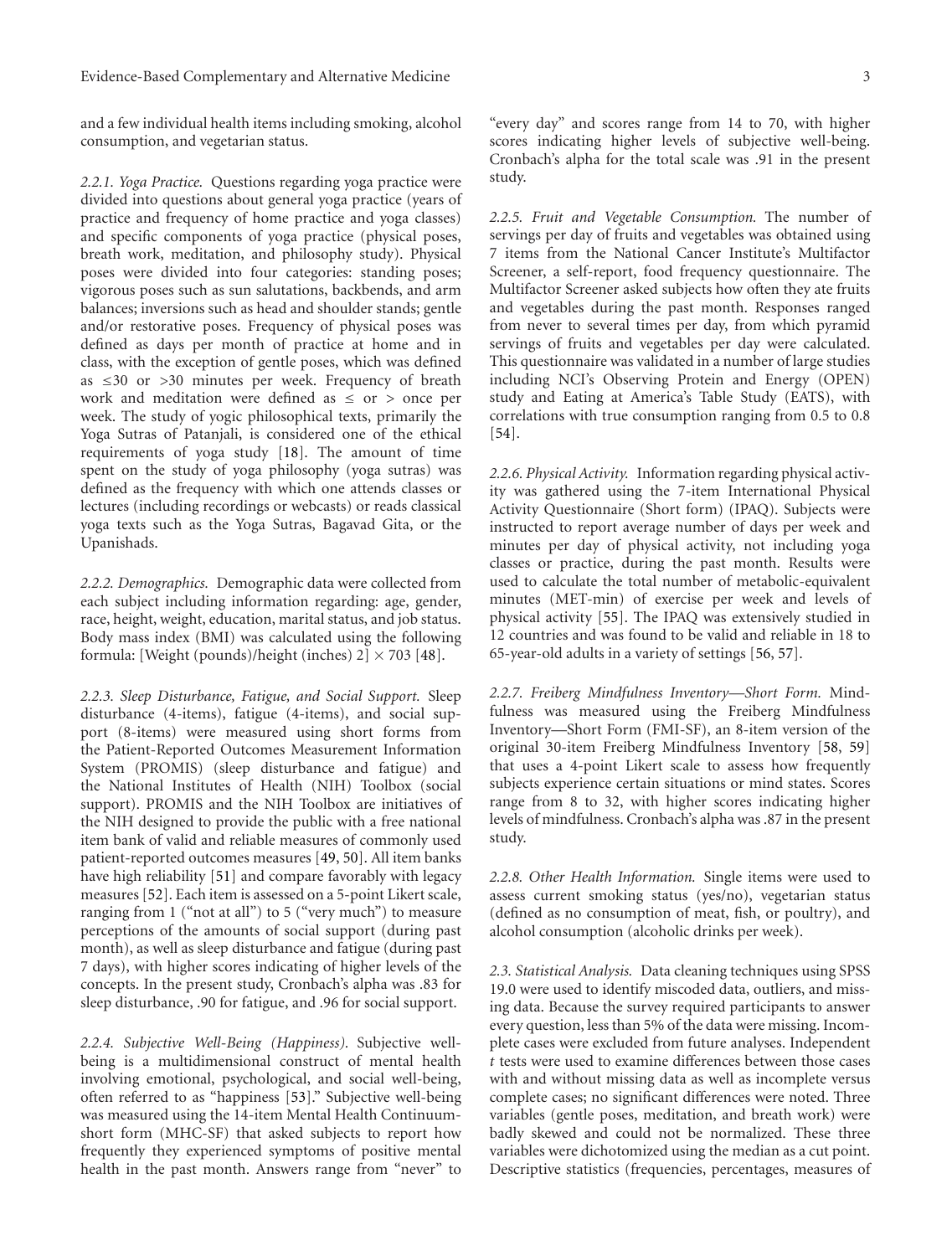central tendency, and standard deviations) were obtained to describe the demographic data, yoga practice habits, and aspects of health. According to Gellman and Hill [60], analysis adjustment for multiple analyses is not necessary in an exploratory model building context. Thus, the researchers used a .05 level of significance for all analyses.

Research questions examining relationships of predictors with outcomes were analyzed using linear or logistic regression, depending upon the level of measurement of the outcome. Regression analyses were conducted using the following steps. First, bivariate relationships of yoga practice and demographic variables with aspects of health were investigated by computing Pearson *r* correlations. Next, any yoga practice variable or demographic variable that had at least a small (*r* = *.*10) and significant relationship to the health variable of interest was included in appropriate regression analyses (linear or logistic) to examine the independent effects of all correlated variables [61]. Variables that were significant at  $P = 0.05$  were placed into subsequent regressions to examine interaction effects. Interactions that were not significant at  $P = .05$  were removed, one at a time, until the final model was determined.

Research questions examining differences in means between those with high and low practice frequency were analyzed using independent *t* tests. Cut off points for determining high and low yoga practice groups were selected using the highest and lowest quartiles. A priori power analyses showed the 1045 cases were sufficient to achieve 80% power with alpha .05 with a medium effect size for all analyses.

#### 3. Results

Demographic characteristics of the study sample are included in Table 1. The age of participants ranged from 19 to 87 years  $(M = 51.7 \pm 11.7)$ . The large majority of subjects was female (84.2%) and white (89.2%). Most of the subjects were married (61.3%) and employed full time (50.9%). They were highly educated, with almost 90% having either an undergraduate (36.9%), master's (37%), or a doctoral (13.5%) degree. Subjects reported practicing yoga for less than one to more than 25 years  $(M = 11.4 \pm 7.5)$ . They reported taking between zero and 28 classes per month  $(M = 6.1 \pm 5.1)$  and practicing yoga outside of class up to 28 days per month  $(M = 12.2 \pm 9.7)$ .

In the final models examining general yoga practice, frequency of home practice was the practice variable that most often predicted aspects of health (Table 2). Specifically practice frequency ( $\beta$  = .106,  $P$  < .001) and years of practice ( $\beta$  = .039,  $P < .05$ ) were independent predictors of mindfulness. For every extra day per week of yoga home practice, mindfulness scores increased .42 of a point (.10 of a SD). After controlling for gender and age, practice frequency was a significant independent predictor of subjective well- $\begin{bmatrix} \beta = .183, P < .001 \end{bmatrix}$  and BMI ( $\beta = -.043, P$  < *.*001). Every additional day per week of home practice was associated with a decrease of .17 of a point (.04 of SD) in BMI. After controlling for gender and age, practice frequency

TABLE 1: Demographic characteristics of study sample  $(N = 1045)$ .

| Variables                                        | M(SD)       | Range     |
|--------------------------------------------------|-------------|-----------|
| Age ( $n = 1043$ )                               | 51.7 (11.7) | $19 - 87$ |
|                                                  | Frequency   | Percent   |
| Gender                                           |             |           |
| Female                                           | 880         | 84.2      |
| Race                                             |             |           |
| White                                            | 932         | 89.2      |
| Other <sup>a</sup>                               | 113         | 10.8      |
| Marital status                                   |             |           |
| Married/lives with partner                       | 730         | 69.8      |
| Single <sup>b</sup> /widowed/separated/divorced  | 308         | 29.5      |
| Other                                            | 7           | 0.7       |
| Employment                                       |             |           |
| Full time                                        | 532         | 50.9      |
| Part time                                        | 277         | 26.5      |
| Not employed                                     | 236         | 22.6      |
| Education                                        |             |           |
| High school/GED/trade/vocational<br>school/Other | 31          | 3.0       |
| Some college                                     | 100         | 9.6       |
| College graduate                                 | 386         | 36.9      |
| Master's degree                                  | 387         | 37.0      |
| Doctoral degree                                  | 141         | 13.5      |

aMultiracial (*n* <sup>=</sup> 38; 3.6%), Asian (*n* <sup>=</sup> 28; 2.7%), African American (*n* <sup>=</sup> 18; 1.7%), American Indian/Alaskan/Hawaiian/Pacific Islander (6; 0.6%), other ( $n = 23$ ; 2.2%).<br><sup>b</sup>Never married.

predicted fruit and vegetable servings per day ( $\beta$  = .031, *P<.*001). Practice frequency was the only variable negatively related to sleep disturbance ( $\beta$  = -.052, *P* < .001), and individuals who practiced more frequently had higher odds of being a vegetarian than those who practiced less often (OR =  $1.057$ ,  $P < .001$ ). For every additional day per week of yoga practice, sleep improved by .21 of a point (.07 of an SD) and the odds of being vegetarian increased 22.8%. After controlling for the effects of practice frequency ( $\beta$  = −*.*171, *P<.*01) and age (*β* = −*.*072, *P<.*01), there was a significant interaction effect between practice frequency and age on fatigue ( $\beta$  = .002,  $P < .01$ ). Older individuals had lower levels of fatigue regardless of practice frequency, but younger individuals with a higher frequency of home practice exhibited lower levels of fatigue than those who practiced less often (see Figure 1). At the highest levels of practice, older and younger individuals experienced similar fatigue levels.

Because practice frequency was such an important predictor of health, the authors explored differences in yoga practice between intense practitioners (those who practice at home ≥5 days per week) and less intense practitioners (those with a home practice of  $\leq$ 1 day/week). Intense practitioners reported significantly more years of yoga practice (*M* = 15.1  $\pm$  6.7 years versus 8.6  $\pm$  7.2 years) than those who were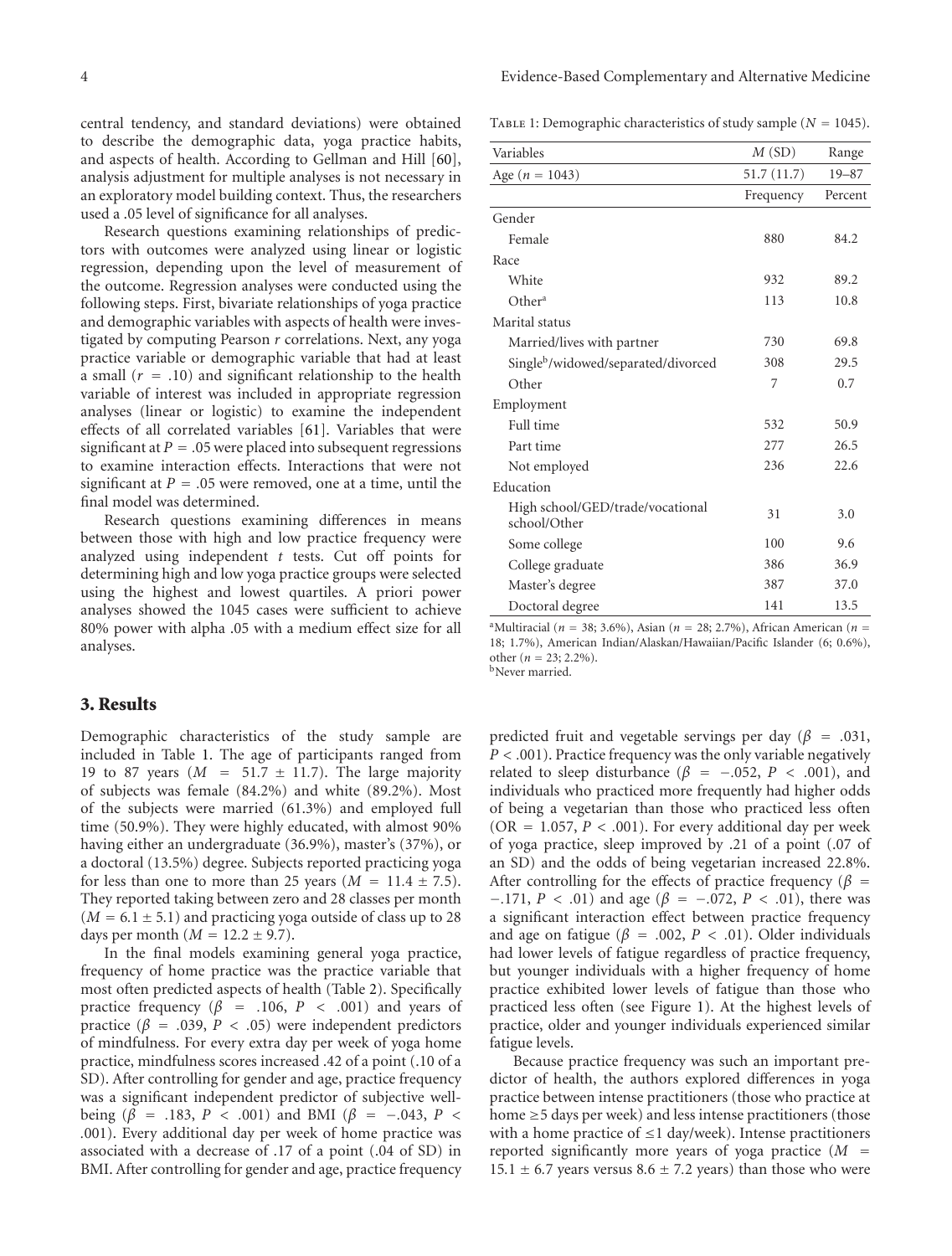Table 2: Summary of results of final linear and logistic regression models predicting health outcomes from general patterns of yoga practice in combination with influential demographic predictors ( $N = 1045$ ).

| Health outcome                          | Parameter statistics                  |                  |           |                 |
|-----------------------------------------|---------------------------------------|------------------|-----------|-----------------|
|                                         | Final predictors <sup>a</sup>         | $\boldsymbol{B}$ | <b>SE</b> | t               |
| Mindfulness                             | Practice frequency <sup>b</sup>       | .106             | .014      | $7.53**$        |
|                                         | Years of practice                     | .039             | .018      | $2.17*$         |
| Subjective well-being                   | Practice frequency <sup>b</sup>       | .183             | .034      | $5.31***$       |
|                                         | Gender <sup>c</sup>                   | 3.39             | .915      | $3.72**$        |
| BMI $(n = 1034)$                        | Practice frequency <sup>b</sup>       | $-.043$          | .012      | $-3.26**$       |
|                                         | Gender <sup>c</sup>                   | $-2.013$         | .321      | $-6.28**$       |
| Fruit and vegetables/Day ( $n = 1043$ ) | Practice frequency <sup>b</sup>       | .031             | .006      | $5.59**$        |
|                                         | Age                                   | .013             | .005      | $2.92**$        |
|                                         | Gender <sup>c</sup>                   | $-.583$          | .147      | $-3.97**$       |
| Sleep disturbance                       | Practice frequency <sup>b</sup>       | $-.052$          | .009      | $-5.58**$       |
| Fatigue                                 | Practice frequency <sup>b</sup>       | $-.171$          | .042      | $-4.02**$       |
|                                         | Age                                   | $-.072$          | .011      | $-6.36**$       |
|                                         | Practice frequency <sup>b</sup> x Age | .002             | .001      | $2.91**$        |
|                                         |                                       |                  |           | Wald/OR         |
| Vegetarian status                       | Practice frequency <sup>b</sup>       | .056             | .011      | $25.78*/1.057*$ |

<sup>a</sup>Each final model includes all predictors included in the final model. Demographic covariates were included if they had at least a small ( $r = .1$ ) and significant  $(P < .05)$  correlation with the health variable. No demographic covariate met these criteria that was not included in the final model. <sup>b</sup>Days per month of home yoga practice. <sup>c</sup>Gender coded males "0," females "1." Abbreviations—*B*: unstandardized beta weight. SE: standard error. *t*: *t* score for linear regressions. x: interaction effect. Wald: Wald statistic for logistic regressions. OR: odds ratio. BMI: body mass index. Note: for all measures, higher scores indicate more of the concept measured.  $*P < 0.05$  level (2-tailed).  $**P < 0.01$  (2-tailed).



FIGURE 1: Interaction effect between frequency of home yoga practice and age ( $n = 1043$ ). Note: Percentiles for frequency of home yoga practice: least = 0 days/month, 25th = 4 days/month, 50th = 12 days/month, 75th = 20 days/month, most = 28 days/month.

less experienced (*t* = −12*.*038, *df* = 480; *P<.*001). Intense practitioners practiced more standing poses (*M* = 17*.*8 ± 7*.*6 days per month versus  $M = 7.2 \pm 5.4$  days per month; *t* = −21.587, *df* = 700; *P* < .001), more vigorous poses  $(M = 14.6 \pm 8.5$  days per month versus  $M = 4.3 \pm 4.6$ days per month;  $t = -19.755$ ,  $df = 482.31$ ;  $P < .001$ ), and more inversions ( $M = 18.04 \pm 9.0$  days per month versus  $M = 4.51 \pm 4.6$  days per month;  $t = -24.508$ ,  $df = 468.71$ ; *P* < .001) than less intense practitioners. Those with high practice frequency report studying philosophy about once per month, compared to those with low practice frequency who study yoga philosophy only about 3 or 4 times per year  $(P < .001)$ . Intense practitioners had nine times the odds of regularly practicing gentle poses, twice the odds of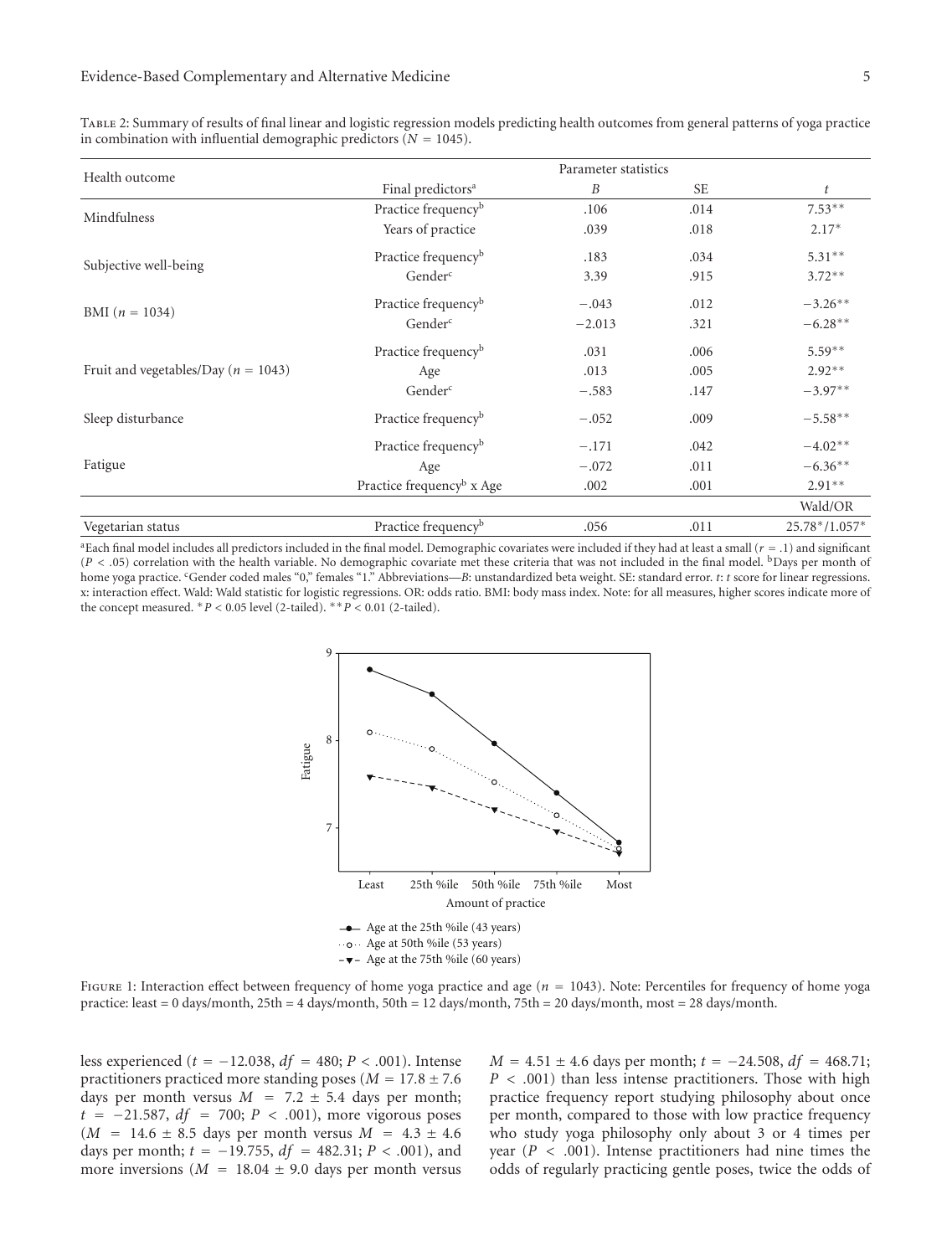| Health outcome                          | Final predictors <sup>b</sup> | $\boldsymbol{B}$ | S.E. | t              |
|-----------------------------------------|-------------------------------|------------------|------|----------------|
| Mindfulness                             | Breath work <sup>c</sup>      | 1.60             | .29  | $5.51*$        |
|                                         | Meditation <sup>c</sup>       | 1.05             | .28  | $3.71*$        |
|                                         | Philosophy study              | .31              | .08  | $4.09*$        |
| Subjective well-being                   | Meditation <sup>c</sup>       | 2.80             | .71  | $3.95*$        |
|                                         | Philosophy study              | .76              | .20  | $3.87*$        |
|                                         | Gender <sup>d</sup>           | 3.40             | .91  | $3.73*$        |
| BMI $(n = 1034)$                        | Vigorous posese               | $-.05$           | .02  | $-3.27*$       |
|                                         | Philosophy study              | $-.16$           | .07  | $-2.22**$      |
|                                         | Gender <sup>d</sup>           | $-2.03$          | .32  | $-6.34*$       |
| Fruit and vegetables/day ( $n = 1043$ ) | Standing poses <sup>e</sup>   | .024             | .01  | $3.31*$        |
|                                         | Gentle poses <sup>f</sup>     | .36              | .11  | $3.16*$        |
|                                         | Gender <sup>d</sup>           | $-.59$           | .15  | $-4.03*$       |
|                                         | Age                           | .01              | .01  | $3.17*$        |
| Sleep disturbance                       | Vigorous posese               | $-.07$           | .14  | $-5.50*$       |
| Fatigue                                 | Inversions <sup>e</sup>       | $-.05$           | .01  | $-4.62*$       |
|                                         | Meditation <sup>c</sup>       | $-.52$           | .18  | $-2.83*$       |
|                                         | Age                           | $-.05$           | .01  | $-6.53*$       |
|                                         |                               |                  |      | Wald/OR        |
| Vegetarian status <sup>g</sup>          | Gentle poses <sup>f</sup>     | .73              | .24  | $9.05*/2.07*$  |
|                                         | Philosophy study              | .24              | .06  | $15.84*/1.27*$ |
| Alcohol consumption <sup>h</sup>        | Gentle poses <sup>f</sup>     | $-.48$           | .13  | $14.37*/.621*$ |
|                                         | Racei                         | .92              | .22  | $17.56*/.53*$  |

TABLE 3: Results of final linear and logistic regression models predicting health outcomes from specific types of yoga practice<sup>a</sup> in combination with influential demographic predictors ( $N = 1045$ ).

<sup>a</sup>Specific yoga practices: physical poses (standing, vigorous, inversions, and gentle), breath work, meditation, and yoga philosophy study. <sup>b</sup>Each final model includes all predictors included in the final model. Demographic covariates were included if they had at least a small  $(r = .1)$  and significant  $(P < .05)$ correlation with the health variable. No demographic variable met these criteria that was not included in the final model.  $\epsilon \leq$  or  $>$  once per week. <sup>d</sup>Gender coded "0" = male "1" = female. <sup>e</sup>Days per month. <sup>f</sup> ≤ or ≥ 30 minutes per week. <sup>g</sup>Vegetarian status coded no = "0", yes = "1". <sup>h</sup>Alcohol consumption (number of drinks one consumes on a typical day when one drinks) coded <sup>≤</sup>2 drinks per day <sup>=</sup> "0", *>*2 drinks per day. <sup>i</sup> Race coded "0" = other, "1" = white. Abbreviations—*B*: unstandardized beta weight. SE: standard error. *t*: *t* score for linear regressions. Wald: Wald statistic for logistic regressions. OR: odds ratio. BMI: body mass index. Note: For all measures, higher scores indicate more of the concept measured. <sup>∗</sup>*P <* 0*.*05 level (2-tailed). ∗∗*P <* 0*.*01 (2-tailed).

meditating at least weekly, and nearly three times the odds of practicing breath work at least weekly than those who reported low practice frequency (*P<.*001).

In the final models examining specific components of yoga practice, all of the specific components predicted at least one aspect of health (Table 3). Notably, frequency of philosophy study was the yoga practice variable that most often predicted health. Frequency of philosophy study ( $\beta$  = *.*310, *P* < .001), along with breath work ( $\beta$  = *.*290, *P* < .001) and meditation ( $\beta$  = .282,  $P$  < .001), positively predicted mindfulness. Frequency of philosophy study ( $\beta$  = .756,  $P$  < *.*001), in addition to meditation ( $\beta$  = 2.80, *P* < .001) and female gender ( $\beta = 3.39$ ,  $P < .001$ ), also positively predicted subjective well-being. More frequent philosophy study also contributed to a lower BMI ( $\beta$  = −*.*158, *P* < *.*05) and higher odds of being a vegetarian ( $\beta$  = .242,  $P < .001$ ).

After controlling for gender, vigorous poses remained an independent predictor of BMI ( $\beta$  = -.053, *P* < .05). Vigorous poses also predicted sleep disturbance ( $\beta = -.065$ , *P* < .05). For every additional day per week of vigorous

pose practice, BMI decreased .21 of a point (.05 of a SD) and sleep disturbance improved .26 of a point (.087 of an SD). Frequency of gentle poses ( $\beta$  = .360,  $P$  < .001), along with standing poses ( $\beta$  = .024,  $P$  < .01), remained positive predictors of fruit and vegetables consumption, even when controlling for the effects of age and gender. Those individuals who practiced gentle poses 30 minutes or more per week had 7% higher odds of being vegetarian (OR  $=$ 2.073,  $P < .01$ ) and about 50% lower odds of consuming alcohol ( $OR = .621, P < .001$ ) than those who practiced gentle poses for 30 minutes or less per week.

#### 4. Discussion

In general, frequency of yoga practice outside of class, as opposed to years of yoga practice or class participation, was repeatedly a predictor of aspects of health including mindfulness, subjective well-being, BMI, fruit and vegetable consumption, and sleep disturbance. It did not appear to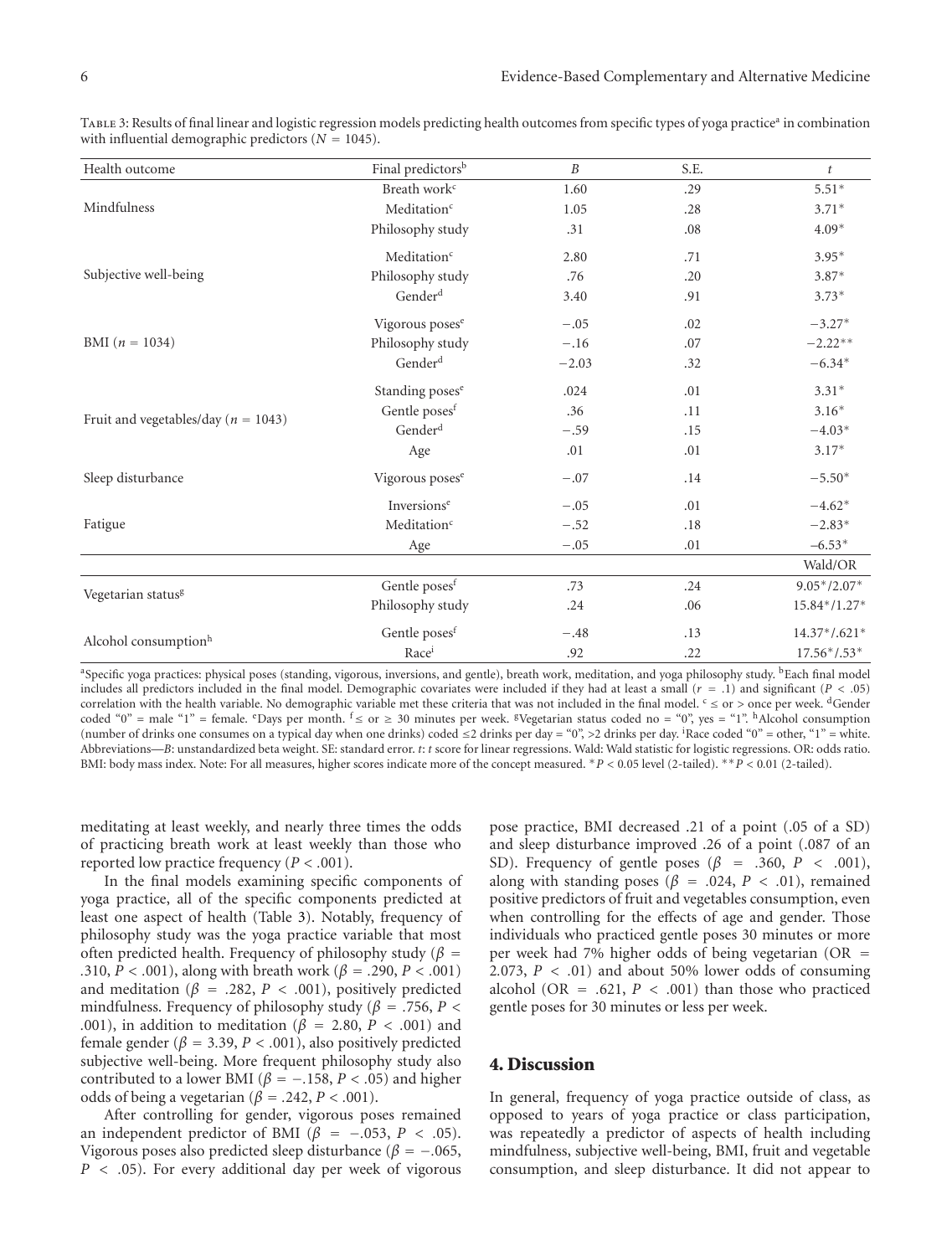matter how long an individual had practiced yoga. Rather, it appeared to matter how often they practiced. While class participation may be important in learning to do yoga, it did not predict any aspects of health. Perhaps time spent in class counts as additional practice time, and it is not unique unto itself.

While the individual effects of frequency of home practice are small, accounting for less than 7% of the variance in the health variables, they are cumulative. For instance, for an individual who did not previously have a home practice of yoga, practicing one day per week is associated with consuming an extra tenth of a serving of fruits and vegetables per day or almost one extra serving per week. If that same individual were to practice five days per week, that would be associated with an increase of over one half a serving of fruits and vegetables per day or nearly four and a half extra servings per week.

Individuals who were intense practitioners (5+ days per week of home practice) tended to practice all aspects of yoga including all of the physical poses, breath work, meditation, and philosophy study more often than those who did not practice as often. Intense practitioners attended class at the same rate as less intense practitioners. This possibly explains why class frequency did not predict any aspects of health. Because frequency of home practice was an important predictor of many aspects of health, and intense practitioners tended to practice all aspects of yoga, it is logical to assume that a practice that includes all aspects of yoga may be more beneficial to health than practice that includes only one or two aspects of yoga (such as only breath work or vigorous poses).

The interaction effect of practice frequency with age on fatigue showed that older individuals, regardless of their practice frequency, had significantly lower levels of fatigue than younger yoga practitioners; younger individuals who had a more frequent home practice had less fatigue than younger practitioners who did not practice as often. Perhaps older individuals experience benefits from just a little bit of yoga practice, while younger individuals need more to experience benefits on fatigue. This finding is encouraging for older individuals beginning the practice of yoga, as problems with sleep and fatigue are common in the elderly [62, 63].

While no single category of physical pose (standing poses, vigorous poses, inversions, and/or gentle poses) was related to all aspects of health, each category of physical pose was related significantly to at least one aspect of health. The physical poses, often referred to as the "external" or physical practice in yoga texts [64], were most commonly related to the physical aspects of health (sleep, diet, BMI). In contrast, the higher level practices of breath work and meditation, typically defined in yoga texts as tools for controlling a distracted, fluctuating mind [64], were associated with mindfulness and subjective well-being. It is possible that physical poses, particularly active poses (such as standing poses) and vigorous poses (such as sun salutations, backbends, and arm balances), have effects similar to those of exercise. These findings support previous evidence that exercise is related to diet [65], energy levels [65], and BMI

[66]. Levels of physical activity in this population predicted fruit and vegetable consumption and levels of fatigue, although the effects (standardized betas) of physical activity were smaller than those of yoga home practice. Likewise, because breath work and meditation appear to influence mindfulness and well-being, they may be particularly useful in treating conditions such as depression and anxiety.

More frequent practice of gentle poses, including supine restorative poses and relaxation pose (Savasana), were associated with three aspects of health that deal with feeding behaviors or cravings: higher fruit and vegetable consumption, higher rates of vegetarianism, and lower alcohol consumption. It has been postulated that yoga impacts the Hypothalamic-Pituitary-Adrenal (HPA) axis and the Sympathetic Nervous System (SNS) response to stress [23], possibly via direct vagal stimulation [20]. Evidence suggests that stress is associated with unhealthy changes in food seeking behavior including increased consumption of foods high in sugar and fat [67, 68], as well as increased alcohol consumption [69, 70]. Of all types of physical poses, gentle poses would likely exert the most profound relaxation response. Perhaps an effective weight loss intervention would include a combination of active physical poses for their exercise benefits, as well as gentle poses for their possible effects on the HPA axis response to stress, particularly as it relates to self-medicating with food and alcohol. While combination approaches have resulted in weight loss in past studies [36–38], none looked specifically at the combination of active and gentle poses.

Compared to other components of yoga practice, frequency of philosophy study most often predicted aspects of health. It is doubtful that reading yoga philosophy texts will lead to lower BMI or more happiness. Rather, because individuals who were intense practitioners ( $\geq$ 5 days per week of yoga practice) studied philosophy significantly more often than those who practiced less than once per week, it is likely that frequency of philosophy study served as a "proxy variable" for intense practice. In addition, these same intense practitioners tended to practice all aspects of yoga, with more days of practice per month of all of the physical poses, breath work, and meditation. Thus, any relationship between philosophy study and health may reflect the relationship of frequency and intensity of yoga practice to health. This provides more evidence that an intense practice involving all aspects of yoga practice may be more beneficial to health than a less intense practice that includes only one or two aspects of yoga practice, such as just practicing the physical poses or breath work.

A number of limitations existed in this study. The findings of this study are generalizable only to Iyengar yoga practitioners in the USA. Second, anonymous online surveys have the potential for denial, deception, and recall and/or response bias. Thus, answers for measures such as height and weight might not be accurate. The response rate of 27% was low, which could potentially result in bias. Because subjects were predominantly white, female, and highly educated, it is not known if a lack of diversity may have limited the ability to control for these demographics in the models. Finally, the cross-sectional nature of the study allows one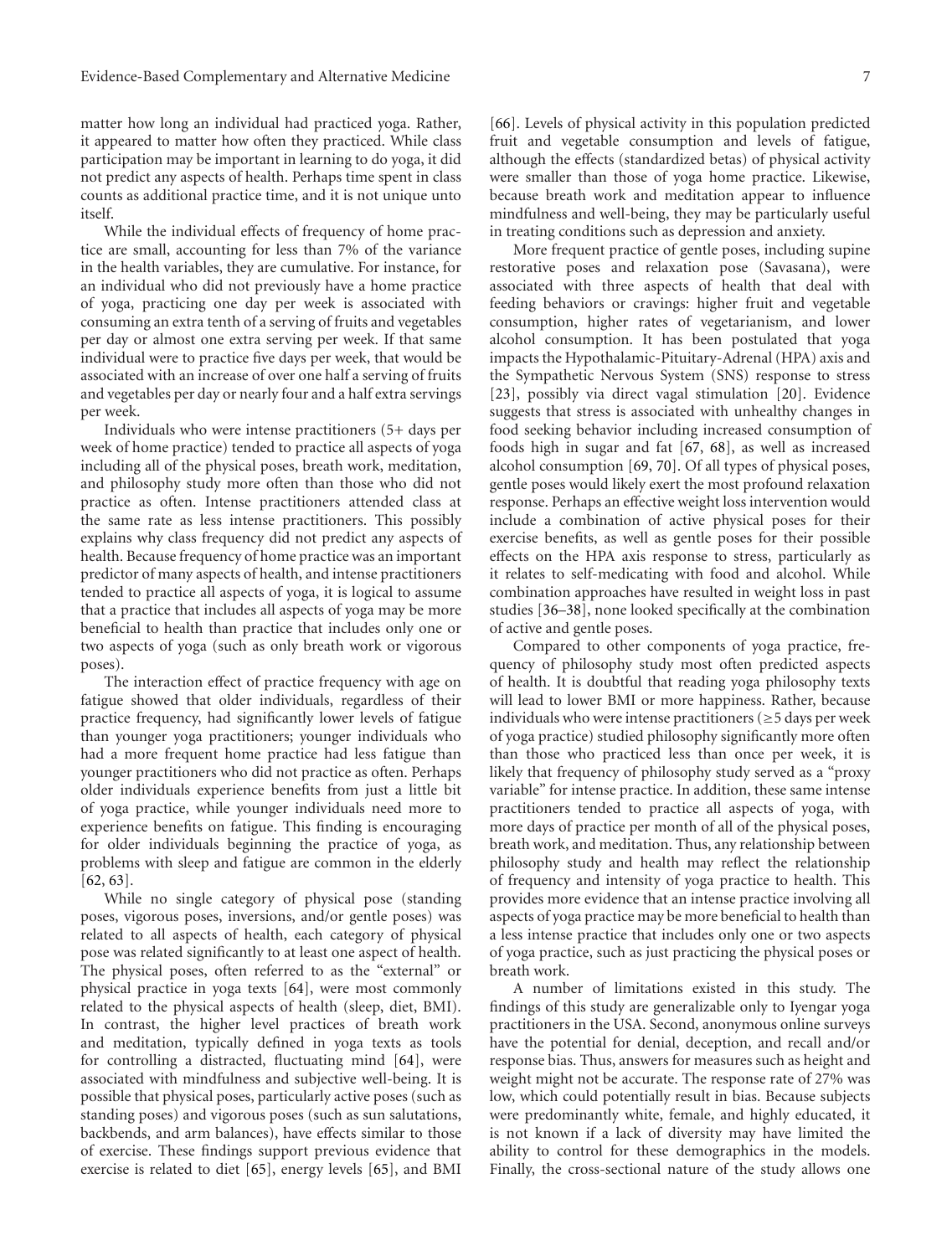to draw inferences, but do not allow one to conclude that yoga actually impacts health. It should be noted that the use of the word "predicted" when describing the relationship between yoga practice and health is the appropriate term when interpreting linear regressions, but it does not imply causality. Despite these limitations, this study makes an important contribution to understanding of the practice of yoga and its potential contribution to practitioners' health.

#### 5. Conclusion

In conclusion, yoga may be a useful intervention for improving health behaviors or life-style-related health conditions. Frequency of home practice appears to be very important more important than how long an individual has been practicing or how many classes one takes. This emphasizes a simple fact: it is not enough simply to learn how to do healthy behaviors. Rather, healthy behaviors must be incorporated into one's daily life. While these findings suggest that individuals will only glean benefits from yoga practice that are proportional to the energy they are willing to invest in making it a part of their lives, the findings also suggest that they do not have to practice for years in order to reap the rewards.

What one practices, be it the different types of physical poses, breath work, or meditation, is important because the different aspects of yoga practice may well have different health benefits. Randomized clinical trials are needed to examine causal relationships between the different aspects of yoga practice and aspects of health. For instance, does an intervention focusing on gentle poses positively affect feeding behaviors? Does an intervention focusing on vigorous poses effect sleep better than an intervention focusing on gentle poses?

While this study focused exclusively on Iyengar yoga, it is important to note that styles of yoga differ in what components of yoga practice are emphasized. Thus, some styles of yoga may be better suited for certain individuals, depending upon the aspects of health they are seeking to improve, as well as their temperament and physical condition. For this reason, future research should examine the comparative effectiveness of different styles of yoga on a variety of health outcomes.

#### Acknowledgment

The authors wish to thank the Iyengar Yoga National Association U.S. and all the participating yoga studios for their assistance in this research study. The authors extend a special note of appreciation to Kathleen Pringle and John Schumacher for their expert guidance in developing and implementing the survey.

#### References

[1] S. J. Wu and A. Green, *A Projection of Chronic Illness Prevalence and Cost Inflation*, RAND Health, Santa Monica, Calif, USA, 2000.

- [2] B. D. Cox, M. J. Whichelow, and A. T. Prevost, "Seasonal consumption of salad vegetables and fresh fruit in relation to the development of cardiovascular disease and cancer," *Public Health Nutrition*, vol. 3, no. 1, pp. 19–29, 2000.
- [3] C. Heidemann, M. B. Schulze, O. H. Franco, R. M. Van Dam, C. S. Mantzoros, and F. B. Hu, "Dietary patterns and risk of mortality from cardiovascular disease, cancer, and all causes in a prospective cohort of women," *Circulation*, vol. 118, no. 3, pp. 230–237, 2008.
- [4] G. D. Smith, M. J. Shipley, G. D. Batty, J. N. Morris, and M. Marmot, "Physical activity and cause-specific mortality in the Whitehall study," *Public Health*, vol. 114, no. 5, pp. 308–315, 2000.
- [5] E. Teixeira-Lemos, S. Nunes, F. Teixeira, and F. Reis, "Regular physical exercise training assists in preventing type 2 diabetes development: focus on its antioxidant and anti-inflammatory properties," *Cardiovascular Diabetology*, vol. 10, article 12, 2011.
- [6] C. M. Friedenreich, "Physical activity and breast cancer: review of the epidemiologic evidence and biologic mechanisms," *Recent Results in Cancer Research*, vol. 188, pp. 125– 139, 2011.
- [7] G. D. Batty, M. Kivimaki, L. Gray, G. D. Smith, M. G. Marmot, and M. J. Shipley, "Cigarette smoking and sitespecific cancer mortality: testing uncertain associations using extended follow-up of the original Whitehall study," *Annals of Oncology*, vol. 19, no. 5, pp. 996–1002, 2008.
- [8] K. K. Teo, S. Ounpuu, S. Hawken et al., "Tobacco use and risk of myocardial infarction in 52 countries in the INTERHEART study: a case-control study," *The Lancet*, vol. 368, no. 9536, pp. 647–658, 2006.
- [9] T. Laatikainen, L. Manninen, K. Poikolainen, and E. Vartiainen, "Increased mortality related to heavy alcohol intake pattern," *Journal of Epidemiology and Community Health*, vol. 57, no. 5, pp. 379–384, 2003.
- [10] K. J. Mukamal, C. M. Chen, S. R. Rao, and R. A. Breslow, "Alcohol consumption and cardiovascular mortality among U.S. adults, 1987 to 2002," *Journal of the American College of Cardiology*, vol. 55, no. 13, pp. 1328–1335, 2010.
- [11] J. Barth, M. Schumacher, and C. Herrmann-Lingen, "Depression as a risk factor for mortality in patients with coronary heart disease: a meta-analysis," *Psychosomatic Medicine*, vol. 66, no. 6, pp. 802–813, 2004.
- [12] F. Mookadam and H. M. Arthur, "Social support and its relationship to morbidity and mortality after acute myocardial infarction: systematic overview," *Archives of Internal Medicine*, vol. 164, no. 14, pp. 1514–1518, 2004.
- [13] T. E. Seeman, "Health promoting effects of friends and family on health outcomes in older adults," *American Journal of Health Promotion*, vol. 14, no. 6, pp. 362–370, 2000.
- [14] M. A. Wallander, S. Johansson, A. Ruigómez, L. A. García Rodríguez, and R. Jones, "Morbidity associated with sleep disorders in primary care: a longitudinal cohort study," *Journal of Clinical Psychiatry*, vol. 9, no. 5, pp. 338–345, 2007.
- [15] Kvaavik, "Influence of individual and combined health behaviors on total and cause-specific mortality in men and women: the United Kingdom health and lifestyle survey (Archives of Internal Medicine (2010) 170, 8, (711–718))," *Archives of Internal Medicine*, vol. 170, no. 11, p. 998, 2010.
- [16] D. Scrutinio, "The potential of lifestyle changes for improving the clinical outcome of patients with coronary heart disease: mechanisms of benefit and clinical results," *Reviews on Recent Clinical Trials*, vol. 5, no. 1, pp. 1–13, 2010.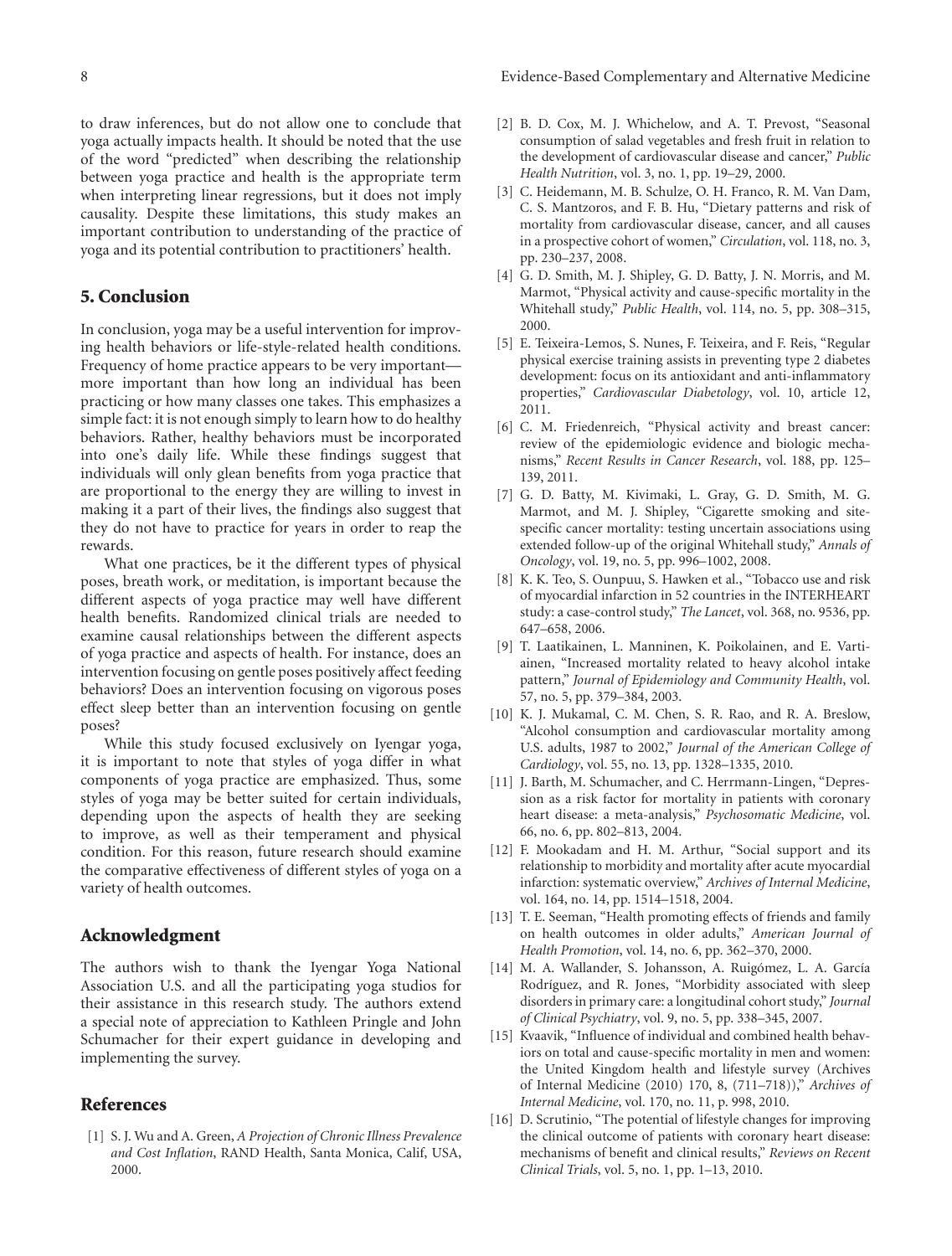- [17] R. M. Van Dam, T. Li, D. Spiegelman, O. H. Franco, and F. B. Hu, "Combined impact of lifestyle factors on mortality: prospective cohort study in US women," *BMJ*, vol. 337, no. 7672, pp. 742–745, 2008.
- [18] E. F. Bryant, *The Yoga Sutras of Patanjali*, North Point Press, New York, NY, USA, 1st edition, 2009.
- [19] J. A. Raub, "Psychophysiologic effects of Hatha Yoga on musculoskeletal and cardiopulmonary function: a literature review," *Journal of Alternative and Complementary Medicine*, vol. 8, no. 6, pp. 797–812, 2002.
- [20] K. E. Innes, C. Bourguignon, and A. G. Taylor, "Risk indices associated with the insulin resistance syndrome, cardiovascular disease, and possible protection with yoga: a systematic review," *Journal of the American Board of Family Practice*, vol. 18, no. 6, pp. 491–519, 2005.
- [21] K. E. Innes and H. K. Vincent, "The influence of yogabased programs on risk profiles in adults with type 2 diabetes mellitus: a systematic review," *Evidence-Based Complementary and Alternative Medicine*, vol. 4, no. 4, pp. 469–486, 2007.
- [22] J. E. Bower, A. Woolery, B. Sternlieb, and D. Garet, "Yoga for cancer patients and survivors," *Cancer Control*, vol. 12, no. 3, pp. 165–171, 2005.
- [23] A. Ross and S. Thomas, "The health benefits of yoga and exercise: a review of comparison studies," *Journal of Alternative and Complementary Medicine*, vol. 16, no. 1, pp. 3–12, 2010.
- [24] P. Sterling, "Principles of allostasis: optimal design, predictive regulation, pthophysiology, and rational therapeutics," in *Allostasis, Homeostasis, and the Costs of Physiological Adaptation*, J. Schulkin, Ed., Cambridge University Press, Cambridge, Mass, USA, 2004.
- [25] B. S. McEwen, "Allostasis and allostatic load: implications for neuropsychopharmacology," *Neuropsychopharmacology*, vol. 22, no. 2, pp. 108–124, 2000.
- [26] A. Michalsen, P. Grossman, A. Acil et al., "Rapid stress reduction and anxiolysis among distressed women as a consequence of a three-month intensive yoga program," *Medical Science Monitor*, vol. 11, no. 12, pp. CR555–CR561, 2005.
- [27] J. West, C. Otte, K. Geher, J. Johnson, and D. C. Mohr, "Effects of Hatha yoga and African dance on perceived stress, affect, and salivary cortisol," *Annals of Behavioral Medicine*, vol. 28, no. 2, pp. 114–118, 2004.
- [28] R. Gokal, L. Shillito, and S. R. Maharaj, "Positive impact of yoga and pranayam on obesity, hypertension, blood sugar, and cholesterol: a pilot assessment," *Journal of Alternative and Complementary Medicine*, vol. 13, no. 10, pp. 1056–1057, 2007.
- [29] D. Khatri, K. C. Mathur, S. Gahlot, S. Jain, and R. P. Agrawal, "Effects of yoga and meditation on clinical and biochemical parameters of metabolic syndrome," *Diabetes Research and Clinical Practice*, vol. 78, no. 3, pp. e9–e10, 2007.
- [30] W. Selvamurthy, K. Sridharan, U. S. Ray et al., "A new physiological approach to control essential hypertension," *Indian Journal of Physiology and Pharmacology*, vol. 42, no. 4, pp. 205–213, 1998.
- [31] A. Damodaran, A. Malathi, N. Patil, N. Shah, Suryavanshi, and S. Marathe, "Therapeutic potential of yoga practices in modifying cardiovascular risk profile in middle aged men and women," *Journal of Association of Physicians of India*, vol. 50, no. 5, pp. 633–639, 2002.
- [32] R. McCaffrey, P. Ruknui, U. Hatthakit, and P. Kasetsomboon, "The effects of yoga on hypertensive persons in Thailand," *Holistic Nursing Practice*, vol. 19, no. 4, pp. 173–180, 2005.
- [33] P. R. Pullen, S. H. Nagamia, P. K. Mehta et al., "Effects of yoga on inflammation and exercise capacity in patients with

chronic heart failure," *Journal of Cardiac Failure*, vol. 14, no. 5, pp. 407–413, 2008.

- [34] M. Stuck, K. Meyer, T. Rigotti, K. Bauer, and U. Sack, "Evaluation of a yoga-based stress management training for teachers: effects on immunoglobuline a secretion and subjective relaxation," *Journal for Meditation and Meditation Research*, pp. 1–8, 2003.
- [35] R. M. Rao, S. Telles, H. R. Nagendra et al., "Effects of yoga on natural killer cell counts in early breast cancer patients undergoing conventional treatment. Comment to: recreational music-making modulates natural killer cell activity, cytokines, and mood states in corporate employees Masatada Wachi, Masahiro Koyama, Masanori Utsuyama, Barry B. Bittman, Masanobu Kitagawa, Katsuiku Hirokawa Med Sci Monit, 2007; 13(2): CR57–70," *Medical Science Monitor*, vol. 14, no. 2, pp. LE3–LE4, 2008.
- [36] A. S. Mahajan, K. S. Reddy, and U. Sachdeva, "Lipid profile of coronary risk subjects following yogic lifestyle intervention," *Indian Heart Journal*, vol. 51, no. 1, pp. 37–40, 1999.
- [37] R. Gokal, L. Shillito, and S. R. Maharaj, "Positive impact of yoga and pranayam on obesity, hypertension, blood sugar, and cholesterol: a pilot assessment," *Journal of Alternative and Complementary Medicine*, vol. 13, no. 10, pp. 1056–1057, 2007.
- [38] L. Gordon, E. Y. Morrison, D. McGrowder et al., "Effect of yoga and traditional physical exercise on hormones and percentage insulin binding receptor in patients with type 2 diabetes," *American Journal of Biochemistry and Biotechnology*, vol. 4, no. 1, pp. 35–42, 2008.
- [39] S. Sivasankaran, S. Pollard-Quintner, R. Sachdeva, J. Pugeda, S. M. Hoq, and S. W. Zarich, "The effect of a six-week program of yoga and meditation on brachial artery reactivity: do psychosocial interventions affect vascular tone?" *Clinical Cardiology*, vol. 29, no. 9, pp. 393–398, 2006.
- [40] A. R. Kristal, A. J. Littman, D. Benitez, and E. White, "Yoga practice is associated with attenuated weight gain in healthy, middle-aged men and women," *Alternative Therapies in Health and Medicine*, vol. 11, no. 4, pp. 28–33, 2005.
- [41] B. S. Oken, S. Kishiyama, D. Zajdel et al., "Randomized controlled trial of yoga and exercise in multiple sclerosis," *Neurology*, vol. 62, no. 11, pp. 2058–2064, 2004.
- [42] B. S. Oken, D. Zajdel, S. Kishiyama et al., "Randomized, controlled, six-month trial of yoga in healthy seniors: effects on cognition and quality of life," *Alternative Therapies in Health and Medicine*, vol. 12, no. 1, pp. 40–47, 2006.
- [43] M. Yurtkuran, A. Alp, M. Yurtkuran, and K. Dilek, "A modified yoga-based exercise program in hemodialysis patients: a randomized controlled study," *Complementary Therapies in Medicine*, vol. 15, no. 3, pp. 164–171, 2007.
- [44] N. Moliver et al., "Increased Hatha yoga experience predicts lower body mass index and reduced medication use in women over 45 years," *International Journal of Yoga*, vol. 4, pp. 77–86, 2011.
- [45] A. Palasuwan, I. Margaritis, S. Soogarun, and A. S. Rousseau, "Dietary intakes and antioxidant status in mind-body exercising pre- and postmenopausal women," *Journal of Nutrition, Health and Aging*, vol. 15, no. 7, pp. 577–584, 2011.
- [46] B. K. S. Iyengar and B. K. S. I. Yoga, *The Path to Holistic Health*, vol. 1, Dorling Kindersley, London, UK, 2001.
- [47] D. Dillman, J. Smyth, and L. Christian, *Internet, Mail, and Mixed-Mode Surveys: The Tailored Design Method*, John Wiley & Sons, Hoboken, NJ, USA, 2009.
- [48] NHLBI, "Clinical guidelines on the identification, evaluation, and treatment of overweight and obesity in adults: the